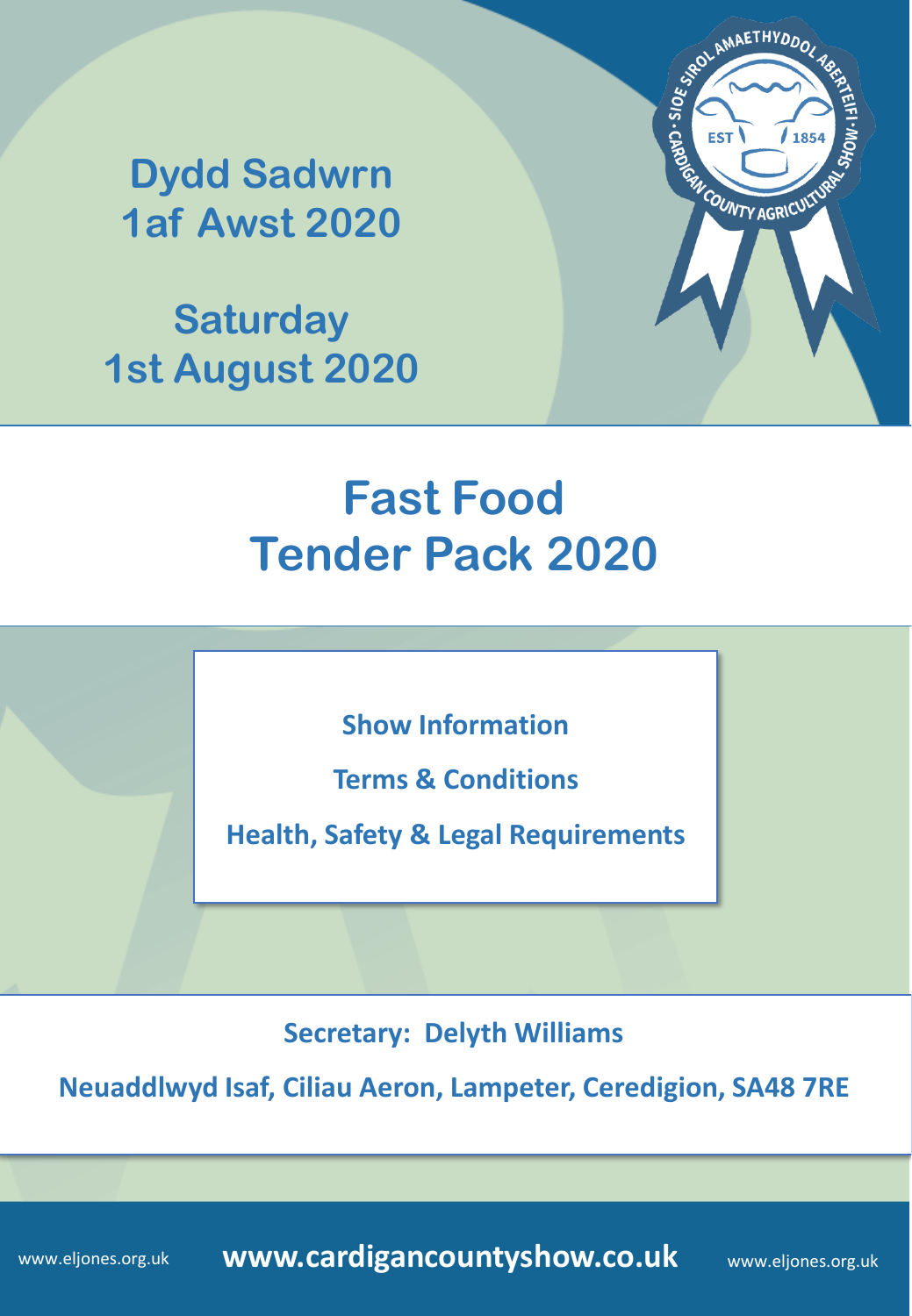**Saturday 1st August 2020**



# Why Tender at Cardigan Show?

Cardigan County Agricultural Show is a long established Show. 1854 was the year when Cardigan Agricultural Society was formed when a group of businessmen and gentlemen farmers from the Cardigan area met to discuss the setting up of an exhibition, therefore forming the Cardigan County Agricultural Society. The first Show was held on 3<sup>rd</sup> August 1854 at The Priory, Cardigan.

The annual Cardigan County Agricultural Show is located at the wonderful location of Briscwm Fields overlooking the Cardigan Estuary and the island attracting visitors and exhibitors from all parts of the Country, with trade stands circulating around the showfield and a variety of exhibitors in the equine and livestock entries. The show has many attractions running throughout the day to include, Poultry, Dog Show, Dog Agility, sheep shearing to name but a few. Other sections include Rural Crafts, Floral Art and Horticulture and Food Hall.

The evening Dance is run in conjunction and support of the three local YFC's .

# Invitation to Tender

Cardigan County Agricultural Show Committee wish to invite you to Tender for the supply of Fast Food on Show Day. Fast Food Catering includes different types of food such as hamburgers, hot dogs, fish & chips, baked potatoes, doughnuts, ice cream and sweets. Please ensure you state clearly what type of food you are tendering for and give examples of prices you will be charging. We do not overload the show ground and will be looking for discerning prices charged to the public as well as a good variety of food. There will be no more than a total of eight units on the show ground with one extra unit in the adjoining Showjumping field.

The Food Hall is now a permanent part of the show with locally produced food being on sale for consumption off site. We will therefore, once again, not be granting Sole Rights for the external catering and would ask you to tender on a per unit basis. We have a Food Court area which is proving successful and that is where all the successful applicants will be placed, with only one appointed unit being placed on the bottom corner near the Livestock exhibitors.

The emphasis more than ever will be on local/Welsh foods. Examples of the types of food being used together with evidence of meat content (if bought from wholesaler) and/or source of where the food was produced would be appreciated.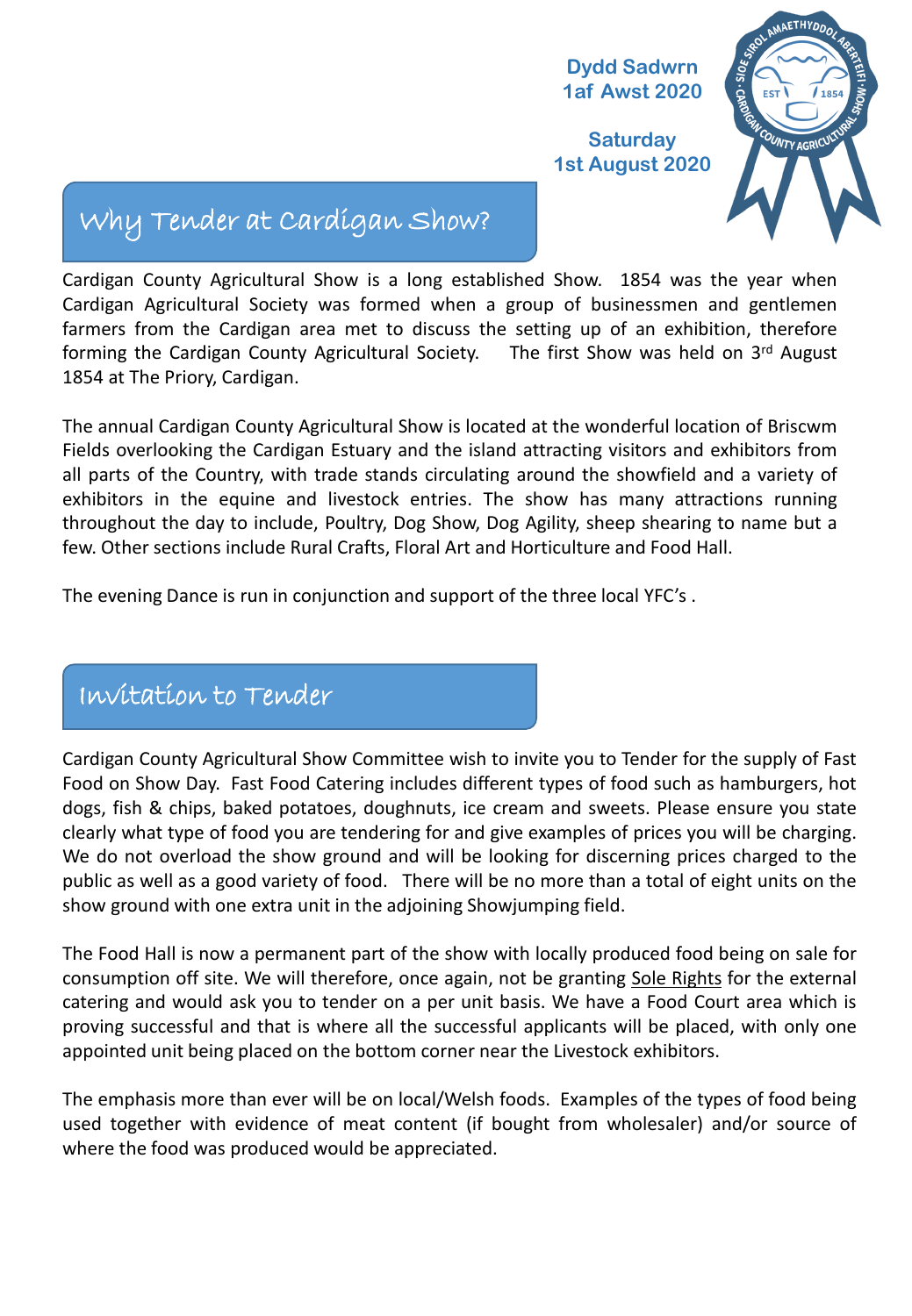

# Invitation to Tender (continued)

With the increasing pressure for events to reduce/eliminate 'single use plastic' please include in your Tender Form what/how you will assist us with this, whether they are things you will do solely or with the Show Committee.

Tender forms must be returned to the Secretary by the 24<sup>th</sup> January 2020. Successful applicants will be informed by the 7<sup>th</sup> February 2020.

Please complete the Tender Form and Submit with all appropriate documentation. Please do not send money with your Application, however payment will be required within 30 days of you receiving a letter of confirmation of our accepting your Tender.

# Information

- Traders are responsible for ALL litter in the vicinity of their stand. All trade waste must be removed by the trader before and after the Show. A charge of £100 will be invoiced directly to the stand holders if the Society has to remove any trade waste after show breakdown.
- The Showground generally has good network coverage of 3G/4G on site and we also offer a secured wifi connection for the Trade.
- Traders staff MUST park in the FREE public car park. NO TRADESTAND vehicles whatsoever are to be parked around the main rings. All vehicles must display the vehicle pass and after unloading of equipment and stock must be parked in the public car park. All vehicles should have left the Showground by 8.30am. Two vehicle passes will be allocated to all successful Tenders. If you require further passes, please let us know.
- Entrance to the Showground will be available prior to Show Day to set up and from 6am on Show Day.
- It is the exhibitor's responsibility to ensure that any construction of marquees or any other structure complies with the regulations stated in 2015 Construction (Design and Management) rules.
- No trader shall sub-let or re-let any of the space allocated to them.
- Exhibition space will be clearly marked out on the ground or on the tables. Your stand must fit into the area you have booked and marked out by us including any vehicle guy-ropes and trailer draw-bars. Exhibitors must not arrange goods or signs that create an obstruction to other exhibitors.
- Any space allotted which is not occupied by 8am on show day shall be considered not required and the Society has the right to re-allocate the space.
- A professional approach regarding product pricing, presentation and selling manner is required from all Exhibitors.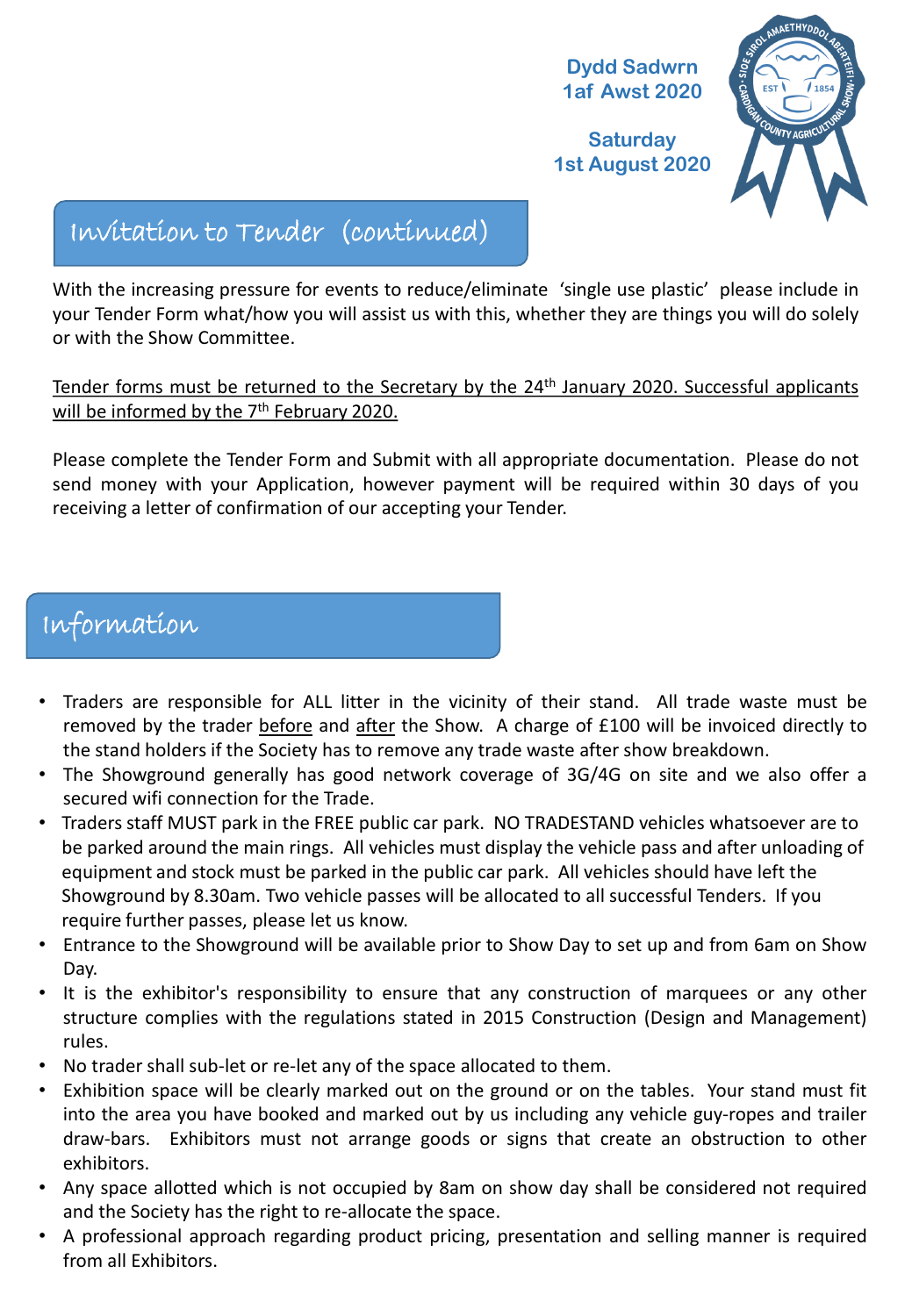**Saturday 1st August 2020**



# Health and Safety

- All traders must provide a Risk Assessment as specified in Regulation 3 of the Management of Health and Safety at Work Regulations 1999. A template is available on our website.
- All exhibitors must carry Public Liability Insurance to a minimum of £5M.
- Exhibitors are responsible for the safety and security of their stand / stock and will be responsible for all claims arising during the preparation phase, show day and de-preparation phase.
- Any Traders behaving in a threatening or intimidating manner towards showground staff, other traders or the general public will be asked to leave site and will not allowed to trade with the Cardigan County Show in the future.
- Traders are responsible for all equipment brought to the show ground. Trader must ensure equipment complies with relevant legislations and portable electrical equipment must be subject to PAT. Non-compliance may result in exclusion from the show.
- Trade stands, where the public can walk within the trade stand, must maintain exemplary housekeeping principles.
- Trade stands that operate rides must do so within the scope of relevant Health and Safety legislation. All equipment must be well maintained and copies of insurance, risk assessments and electrical testing must be demonstrated.
	- Inflatable play equipment must have a PIPA tag.
	- Fairground and amusement equipment must conform to ADIPS and operators must provide a Document of Operational Compliance
- All vehicles must be driven in an appropriate manner around the show ground. If a trade stand vehicle is parked on the showground the driver must remain near the vehicle and be available to remove vehicle in an emergency evacuation.
- Trade stand holders, contractors working or delivering on site for a trade stand must not obstruct entrances, exits, roads with unattended vehicles.
- Fire Extinguishers must be positioned by all generators. Traders must conform to precautions against fire and provide a fire risk assessment if necessary.
- There will be continuous night security patrols during the Show. However, it is the responsibility of Traders, or their agents, to safeguard their property. The Society does not accept any responsibility whatsoever for any losses.
- The show organisers accept no responsibility for any damage to vehicles or trade stands by the actions of others.
- Vehicle movement restrictions do not apply to emergency vehicles or vehicles displaying official badges.
- No exhibitor will be allowed to place his exhibits, boards or placards beyond the limits of the space allotted.
- The following points will be checked before and during the Show by our Health & Safety Team: Erection and dismantling of marquess and structures Transportation of goods; Electrical supply, connections and earthing

Working at height; Migrant workers; Fire Risk Assessment if applicable